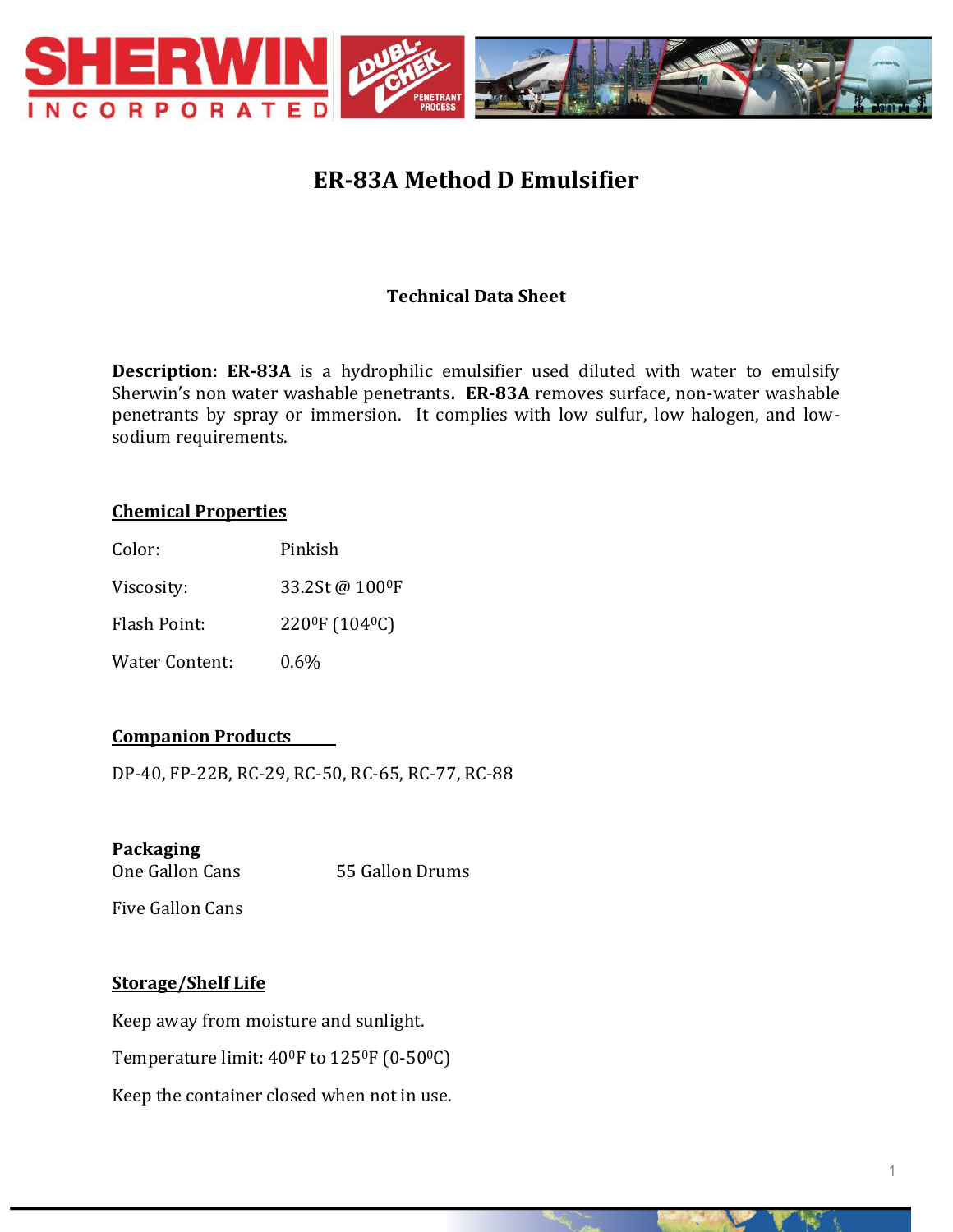

Shelf life from invoice date: Bulk Container – 5 Years

### **Specifications**

SAE AMS 2644 & QPL – Method D Remover MIL-I-25135 Revisions C, D & E ASME Code NDT, Sec V Lockheed Martin MTU Boeing Rolling Royce Honeywell Turbomeca Pratt & Whitney FPM Airbus General Electric Northrup Grumman

#### **Special Features**

- 1. Low to near zero background for assured indication visibility.
- 2. Clean, odorless product, vapor free atmosphere.
- 3. Minimizes the risk of over emulsification.
- 4. Large useable concentration range.

#### **Instructions**

**Note:** These instructions describe the basic process, but they may need to be amended by the user to comply with applicable specification and /or inspection criteria provided by the contracting agency.

1. **Application:** Apply non-water washable penetrant only to clean, dry surfaces by spraying, flowing, brushing or dipping.

2. **Dwell Time:** A 10 minute dwell time is suggested, although in many cases five minutes will suffice. When particularly tight cracks are suspected, or the part is especially critical,